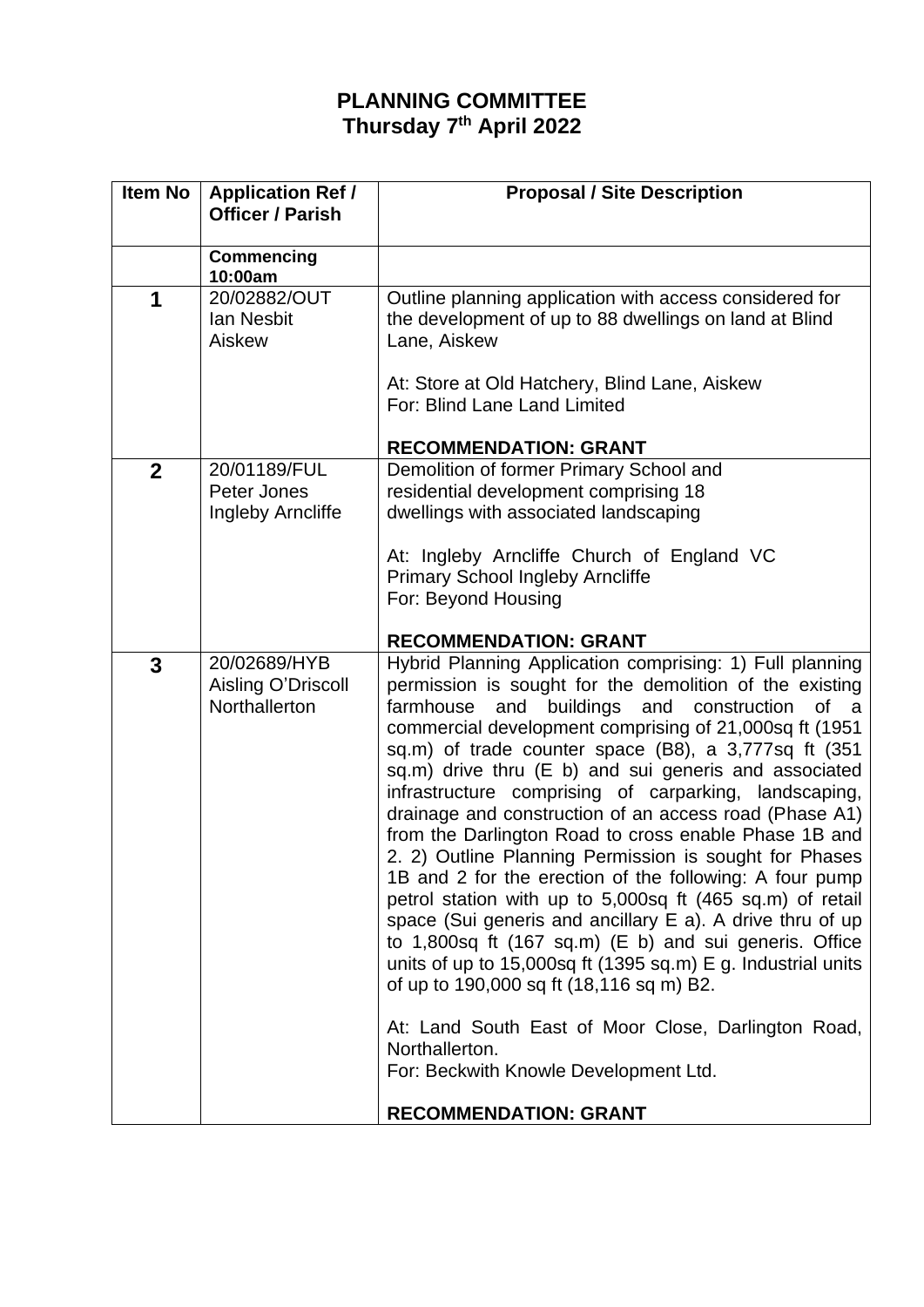| <b>Item No</b> | <b>Application Ref /</b><br><b>Officer / Parish</b>  | <b>Proposal / Site Description</b>                                                                                                                                                                                                                                                                                                                                     |
|----------------|------------------------------------------------------|------------------------------------------------------------------------------------------------------------------------------------------------------------------------------------------------------------------------------------------------------------------------------------------------------------------------------------------------------------------------|
| 4              | 21/01959/FUL<br><b>Kate Williams</b><br><b>Bagby</b> | Construction of 10no dwellings and associated works<br>At: Bagby Hall Farm, Bagby<br>For: Loxley Homes<br>RECOMMENDATION: GRANT                                                                                                                                                                                                                                        |
|                | <b>Commencing</b><br>13:30pm                         |                                                                                                                                                                                                                                                                                                                                                                        |
| 5              | 21/02282/FUL<br>Aisling O'Driscoll<br>Aiskew         | Application for the approval of the construction of 82No.<br>dwellings with associated landscape and parking.<br>At: Land off Northallerton Road, Leeming Bar<br>For: Wharfedale Homes<br><b>RECOMMENDATION: GRANT.</b>                                                                                                                                                |
| 6              | 21/02937/FUL<br>Helen Ledger<br><b>Great Ayton</b>   | Alterations to siting and appearance of approved lodges<br>and car parking area, construction of outdoor seating,<br>outdoor beach area, cinema screen and pergola. Internal<br>road layout and all other hard and soft landscaping and<br>associated works.<br>At: Strawberry Fields, Pannierman Lane, Great Ayton<br>For: Mr Platts<br><b>RECOMMENDATION: REFUSE</b> |
| $\overline{7}$ | 21/01452/OUT<br>Marc Pearson<br>Huby                 | Application for outline planning permission with all<br>matters reserved for the construction of 5no dwellings<br>At: OS Field 4442 West of Easingwold Road, Huby<br>For: Mr P and Mrs C Richardson<br><b>RECOMMENDATION: REFUSE</b>                                                                                                                                   |
| 8              | 21/02851/FUL<br><b>Nathan Puckering</b><br>Crakehall | Construction of an agricultural workers dwelling<br>At: Kirkbridge Farm, Ings Lane, Kirkbridge<br>For: Mr and Mrs Mike and Pauline Richardson<br><b>RECOMMENDATION: GRANT</b>                                                                                                                                                                                          |
| 9              | 21/02947/FUL<br><b>Tracy Price</b><br>Northallerton  | Alteration and extension to existing garage to create an<br>annex to provide disabled accessible facilities. Extension<br>and alterations to main dwelling and reconfiguration of<br>parking arrangements.<br>At: 23 Brompton Road, Northallerton<br>For: H Hutchinson<br><b>RECOMMENDATION: GRANT</b>                                                                 |